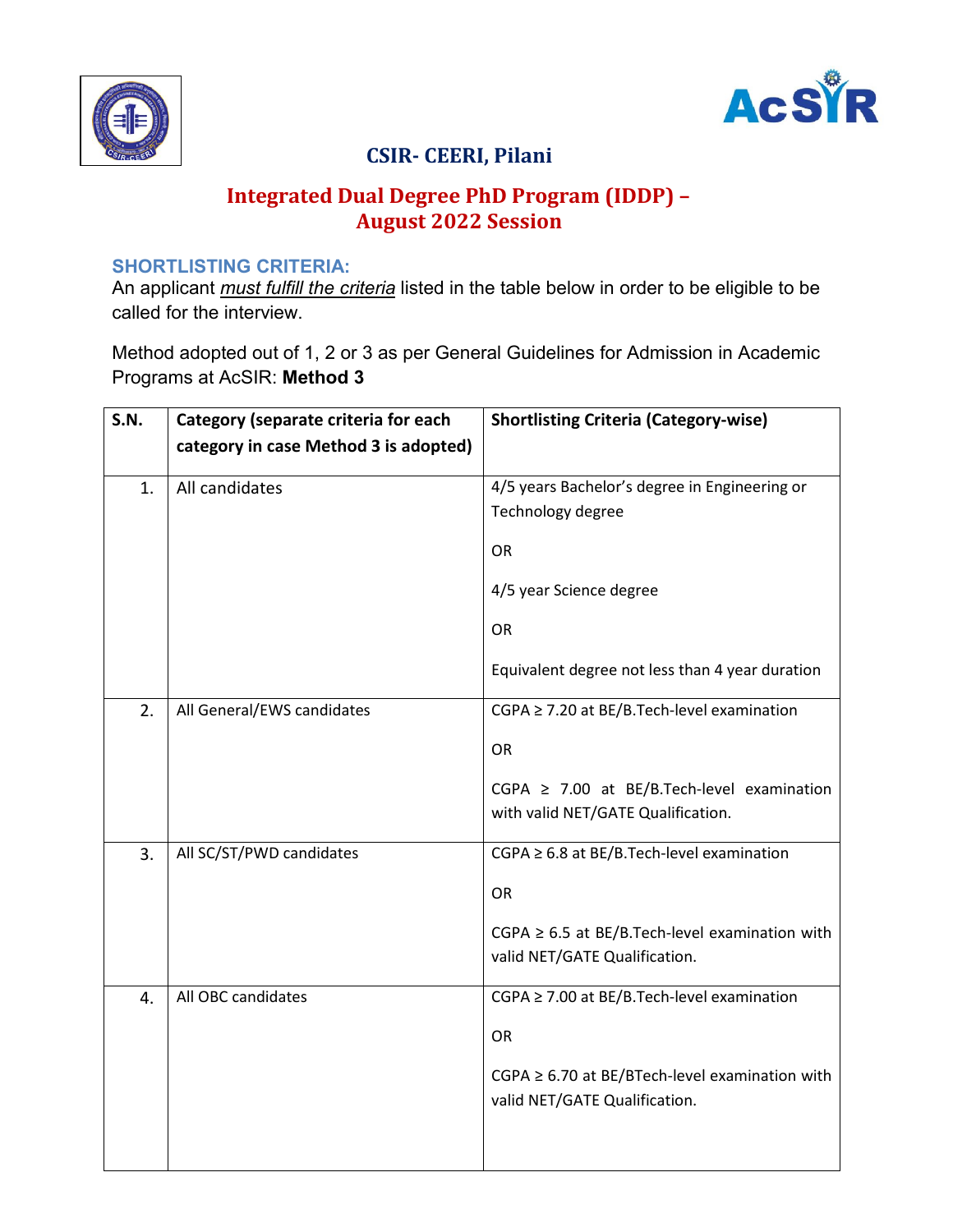| 5. | Sponsored candidates                                                                | $CGPA \geq 7.00$ at BE/B.Tech-level examination |
|----|-------------------------------------------------------------------------------------|-------------------------------------------------|
|    | OR                                                                                  |                                                 |
|    | All candidates working at CSIR Labs, who<br>applied through PA/SRF/Scientist route. |                                                 |

- o Percentages have been converted to CGPA using formula "CGPA=(Percentage+5)/10" as per AcSIR guidelines for cases where CGPA has not been reported.
- o Only applicants to this program who fulfill the short-listing criteria mentioned above but whose name does not appear in the list of short-listed candidates for interview may communicate immediately (latest by June 15, 2022) with complete details of their claim by email to <coordinator.ceeri@acsir.res.in>.

### LIST OF SHORTLISTED CANDIDATES FOR INTERVIEW

| S.N.           | App.<br>No. | <b>Candidate's Name</b>                 | <b>Category</b> | <b>URL</b>                        | Date and time<br>of Interview              | <b>Reporting</b><br><b>Time</b> |
|----------------|-------------|-----------------------------------------|-----------------|-----------------------------------|--------------------------------------------|---------------------------------|
| $\mathbf{1}$   | 55963       | <b>ALOK KUMAR</b>                       | <b>UR</b>       | Will be provided<br>soon by email | 29 <sup>th</sup> June to<br>01st July 2022 | 9.00 AM                         |
| $\overline{2}$ | 55943       | <b>SUDIP KUMAR MAITY</b>                | <b>EWS</b>      | Will be provided<br>soon by email | 29 <sup>th</sup> June to<br>01st July 2022 | 9.00 AM                         |
| $\overline{3}$ | 55860       | <b>MANSI ARYA</b>                       | <b>SC</b>       | Will be provided<br>soon by email | 29 <sup>th</sup> June to<br>01st July 2022 | 9.00 AM                         |
| $\overline{4}$ | 55647       | <b>MANISH KUMAR</b><br><b>GUPTA</b>     | <b>EWS</b>      | Will be provided<br>soon by email | 29 <sup>th</sup> June to<br>01st July 2022 | 9.00 AM                         |
| 5              | 55636       | <b>SAKSHI SHARMA</b>                    | <b>UR</b>       | Will be provided<br>soon by email | 29 <sup>th</sup> June to<br>01st July 2022 | 9.00 AM                         |
| 6              | 55580       | <b>DEEPAK LATHER</b>                    | <b>UR</b>       | Will be provided<br>soon by email | 29 <sup>th</sup> June to<br>01st July 2022 | 9.00 AM                         |
| $\overline{7}$ | 55459       | <b>SHYAM SUNDAR</b><br><b>JAISWAL</b>   | <b>OBC-NCL</b>  | Will be provided<br>soon by email | 29 <sup>th</sup> June to<br>01st July 2022 | 9.00 AM                         |
| 8              | 55382       | <b>MUKUL VISHNU</b><br><b>LOKHANDE</b>  | <b>OBC-NCL</b>  | Will be provided<br>soon by email | 29 <sup>th</sup> June to<br>01st July 2022 | 9.00 AM                         |
| $\overline{9}$ | 55376       | <b>KARTIK VERMA</b>                     | <b>UR</b>       | Will be provided<br>soon by email | 29 <sup>th</sup> June to<br>01st July 2022 | 9.00 AM                         |
| 10             | 55248       | <b>SHARANYA</b><br><b>KRISHNAMURTHY</b> | <b>UR</b>       | Will be provided<br>soon by email | 29 <sup>th</sup> June to                   | 9.00 AM                         |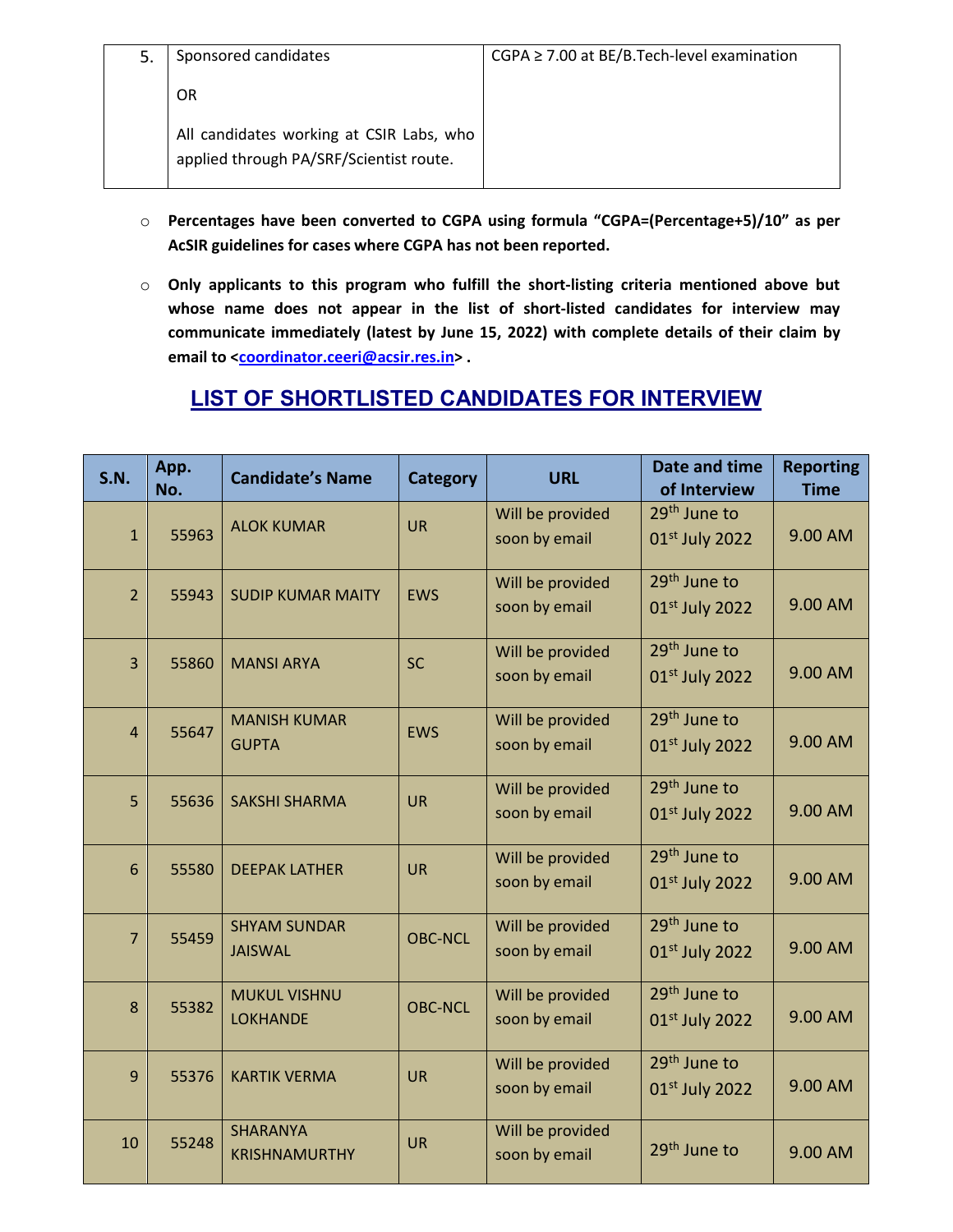|    |       |                                        |                |                                   | 01st July 2022                                         |         |
|----|-------|----------------------------------------|----------------|-----------------------------------|--------------------------------------------------------|---------|
| 11 | 55174 | <b>SHEETAL SHARMA</b>                  | <b>UR</b>      | Will be provided<br>soon by email | 29 <sup>th</sup> June to<br>01st July 2022             | 9.00 AM |
|    |       |                                        |                | Will be provided                  | 29 <sup>th</sup> June to                               |         |
| 12 | 54911 | <b>ANKIT BANSAL</b>                    | <b>EWS</b>     | soon by email                     | 01 <sup>st</sup> July 2022                             | 9.00 AM |
| 13 | 54798 | <b>IYER MAITRI</b><br><b>SHIVKUMAR</b> | <b>UR</b>      | Will be provided<br>soon by email | 29 <sup>th</sup> June to<br>01st July 2022             | 9.00 AM |
| 14 | 54668 | <b>AKSHITA AGARWAL</b>                 | <b>EWS</b>     | Will be provided<br>soon by email | 29 <sup>th</sup> June to<br>$01st$ July 2022           | 9.00 AM |
| 15 | 54617 | <b>ANANT PRATAP SINGH</b>              | <b>UR</b>      | Will be provided<br>soon by email | 29 <sup>th</sup> June to<br>$01st$ July 2022           | 9.00 AM |
| 16 | 54598 | <b>BIBHAY KUMAR</b>                    | <b>UR</b>      | Will be provided<br>soon by email | 29 <sup>th</sup> June to<br>01st July 2022             | 9.00 AM |
| 17 | 54581 | <b>UNADKAT PRERNA</b><br><b>BIPIN</b>  | <b>UR</b>      | Will be provided<br>soon by email | 29 <sup>th</sup> June to<br>01st July 2022             | 9.00 AM |
| 18 | 54561 | <b>HITESH MALVIYA</b>                  | <b>UR</b>      | Will be provided<br>soon by email | 29 <sup>th</sup> June to<br>01st July 2022             | 9.00 AM |
| 19 | 54163 | <b>CHANDRESH SONI</b>                  | <b>UR</b>      | Will be provided<br>soon by email | 29 <sup>th</sup> June to<br>$01st$ July 2022           | 9.00 AM |
| 20 | 54117 | <b>RAHUL JHA</b>                       | <b>OBC-NCL</b> | Will be provided<br>soon by email | 29 <sup>th</sup> June to<br>01st July 2022             | 9.00 AM |
| 21 | 53866 | <b>VIKAS</b>                           | <b>OBC-NCL</b> | Will be provided<br>soon by email | 29 <sup>th</sup> June to<br>01st July 2022             | 9.00 AM |
| 22 | 53624 | <b>DHANRAJ NAYAK</b>                   | <b>SC</b>      | Will be provided<br>soon by email | 29 <sup>th</sup> June to<br>01st July 2022             | 9.00 AM |
| 23 | 53402 | <b>ARIJIT GURIA</b>                    | <b>UR</b>      | Will be provided<br>soon by email | 29 <sup>th</sup> June to<br>01st July 2022             | 9.00 AM |
| 24 | 53358 | <b>SAHIL JAIN</b>                      | <b>UR</b>      | Will be provided<br>soon by email | 29 <sup>th</sup> June to<br>01st July 2022             | 9.00 AM |
| 25 | 53339 | <b>AMAN SANDHU</b>                     | <b>EWS</b>     | Will be provided<br>soon by email | 29 <sup>th</sup> June to<br>01st July 2022             | 9.00 AM |
| 26 | 53028 | <b>SURENDRA</b>                        | <b>OBC-NCL</b> | Will be provided<br>soon by email | 29 <sup>th</sup> June to<br>01 <sup>st</sup> July 2022 | 9.00 AM |